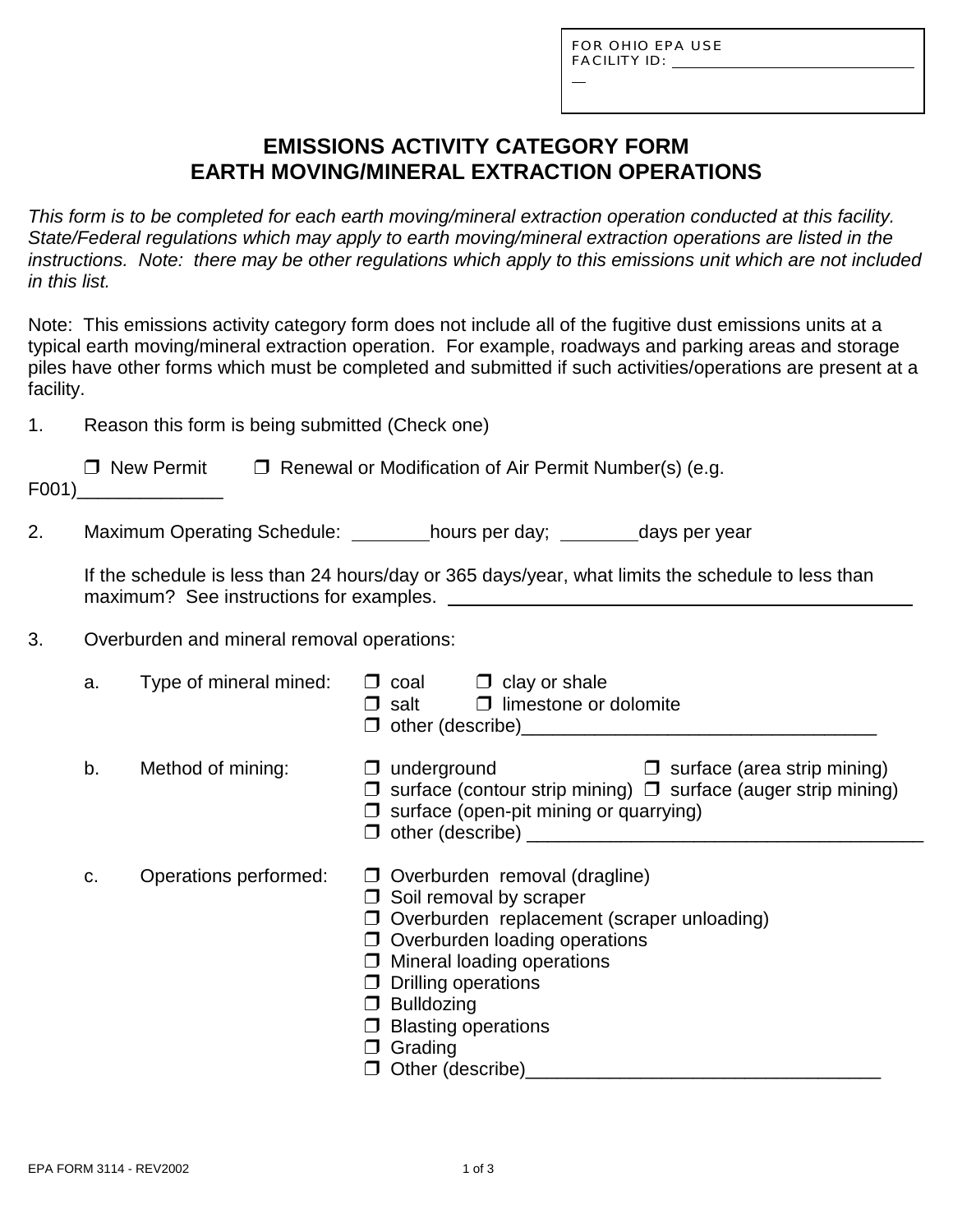#### 4. Earth moving/mineral extraction operations data:

For each operation, list the material(s) affected by each operation. Enter the additional information, as requested for that specific operation. Enter the hourly and annual operating rates in the units listed in the last column for that row.

| Operation                                     | Material(s) | Additional information required                              | Operating<br>rate<br>(units/hr) | Operating<br>rate<br>(units/yr) | <b>Units</b>             |
|-----------------------------------------------|-------------|--------------------------------------------------------------|---------------------------------|---------------------------------|--------------------------|
| Overburden removal<br>(dragline)              |             | Drop height (ft):<br>Material moisture content (%):          |                                 |                                 | Cubic<br>yards           |
| Soil removal by scraper                       |             | Tons removed:                                                |                                 |                                 | <b>Miles</b><br>traveled |
| Overburden replacement<br>(scraper unloading) |             |                                                              |                                 |                                 | Tons<br>replaced         |
| Overburden loading<br>operations              |             | Mean wind speed (mph):<br>Material moisture content (%):     |                                 |                                 | Tons<br>loaded           |
| Mineral loading operations                    |             | Mean wind speed (mph):<br>Material moisture content (%):     |                                 |                                 | Tons<br>removed          |
| Drilling operations                           |             |                                                              |                                 |                                 | <b>Holes</b>             |
| <b>Bulldozing</b>                             |             | Material silt content (%):<br>Material moisture content (%): |                                 |                                 | <b>Hours</b>             |
| <b>Blasting operations</b>                    |             | Horizontal blasting area (sq. ft.):                          |                                 |                                 | Number<br>of blasts      |
| Grading                                       |             | Mean vehicle speed (mph):                                    |                                 |                                 | <b>Miles</b><br>traveled |
| Other:                                        |             |                                                              |                                 |                                 |                          |
|                                               |             |                                                              |                                 |                                 |                          |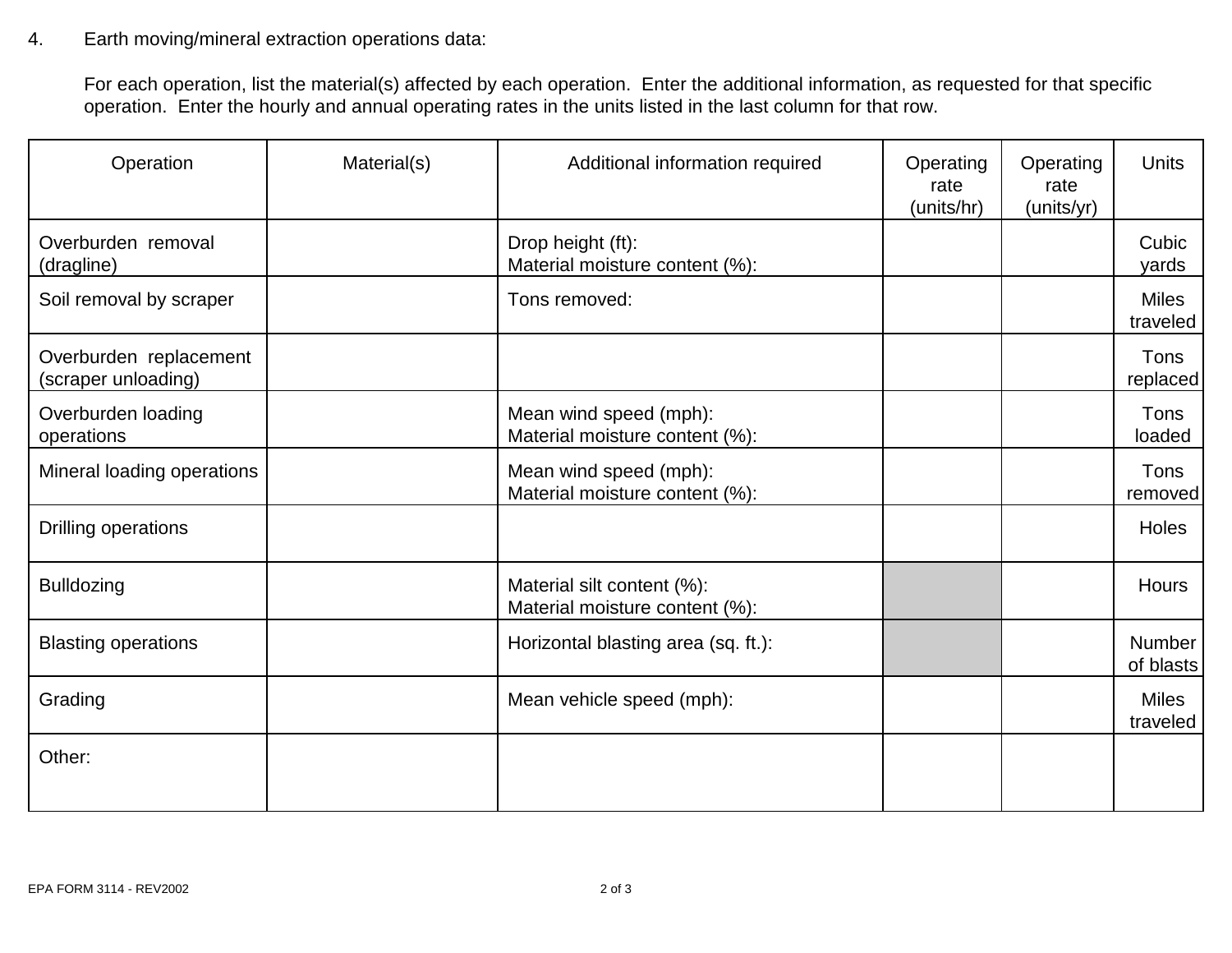5. Control methods to be used for control of fugitive dust emissions from earth moving/mineral extraction operations:

For each operation, list the material(s) affected by each operation. Describe the control methods to be used to control fugitive dust emissions from each of the earth moving/mineral extraction operations employed as shown below. If no control measure is entered for a specific operation, such operation will be considered uncontrolled. Also, enter the estimated control efficiency for each control method and the basis.

| Operation                     | Material | <b>Control Measures and/or Operating Practices</b><br>(describe) | Overall<br>Control<br>Eff. (%) | <b>Basis for Overall Control Efficiency</b> |
|-------------------------------|----------|------------------------------------------------------------------|--------------------------------|---------------------------------------------|
| Overburden<br>removal         |          |                                                                  |                                |                                             |
| Soil removal<br>by scraper    |          |                                                                  |                                |                                             |
| Overburden<br>replacement     |          |                                                                  |                                |                                             |
| Overburden<br>loading         |          |                                                                  |                                |                                             |
| Mineral<br>loading            |          |                                                                  |                                |                                             |
| <b>Drilling</b><br>operations |          |                                                                  |                                |                                             |
| <b>Bulldozing</b>             |          |                                                                  |                                |                                             |
| <b>Blasting</b><br>operations |          |                                                                  |                                |                                             |
| Grading                       |          |                                                                  |                                |                                             |
| Other:                        |          |                                                                  |                                |                                             |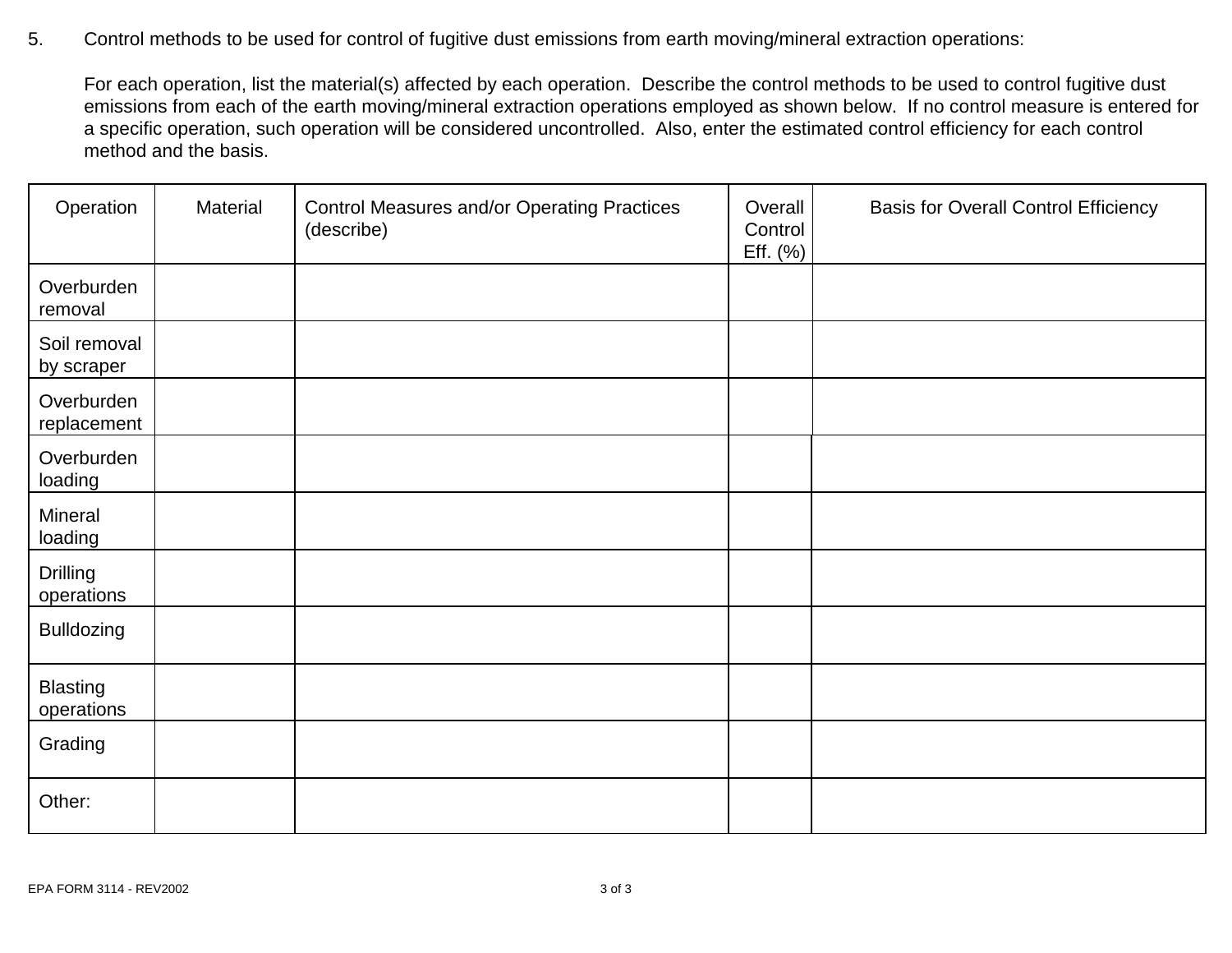# **INSTRUCTIONS FOR COMPLETION OF THE EMISSIONS ACTIVITY CATEGORY FORM FOR EARTH MOVING/MINERAL EXTRACTION OPERATIONS**

### **GENERAL INSTRUCTIONS:**

Provide complete responses to all applicable questions. If an item does not apply to the emissions unit, write in "Not Applicable" or "NA." If the answer is not known, write in "Not Known" or "NK." If you need assistance in understanding a question after reading the instructions below, contact your Ohio EPA District Office or Local Air Agency for assistance. Submittal of an incomplete application will delay application review and processing. In addition, the application may be returned as incomplete if all applicable questions are not answered appropriately.

#### **APPLICABLE REGULATIONS:**

*The following State and Federal Regulations may be applicable to earth moving/mineral extraction operations. Note that there may be other regulations which apply to this emissions unit which are not included in this list.*

Federal: 40 CFR 60, (NSPS) Subparts A (General), LL (Metallic Mineral Processing Plants), NN (Phosphate Rock Plants), and OOO (Nonmetallic Mineral Processing Plants)

| State: | Ohio Administrative Code (OAC) 3745-31-02 (Permit to Install) |                                                       |
|--------|---------------------------------------------------------------|-------------------------------------------------------|
|        |                                                               | 3745-35-02 (Permit to Operate)                        |
|        |                                                               | 3745-31-05 (Best Available Technology)                |
|        |                                                               | 3745-17-07 (B) (visible PE Limits for fugitive dust)  |
|        |                                                               | 3745-17-08 (restriction of emission of fugitive dust) |
|        |                                                               | 3745-17-12, 13 (additional requirements based on      |
|        |                                                               | county of location)                                   |

If you would like a copy of these regulations, contact your Ohio EPA District Office or Local Air Agency. State regulations may also-be viewed and downloaded from the Ohio EPA website at http://www.epa.state.oh.us/dapc/regs/regs.html. Federal regulations may be viewed and downloaded at http://www.epa.gov/docs/epacfr40/chapt-I.info/subch-C.htm.

# **CALCULATING EMISSIONS:**

Manufacturers of some types of emissions units and most types of control equipment develop emissions estimates or have stack test data which you can request. Stack testing of the emissions may be done. Emissions unit sampling test data may be either for this emissions unit or a similar one located at the facility or elsewhere. You may develop your own emission factors by mass balance or other knowledge of your process, if you can quantify inputs and outputs accurately. You may be able to do this on a small scale or over a short period of time, if it is not practical during regular production. If you have control equipment, you may be able to quantify the amount of pollutants collected over a known time period or production amount. Any emission factor calculation should include a reference to the origin of the emission factor or control efficiency.

The emissions from earth moving/mineral extraction operations may be estimated using the information from section 13.2.3 of AP-42, Compilation of Air Pollutant Emission Factors, Fifth Edition, Volume I, available from the following website: http://www.epa.gov/ttn/chief/ap42/index.html.